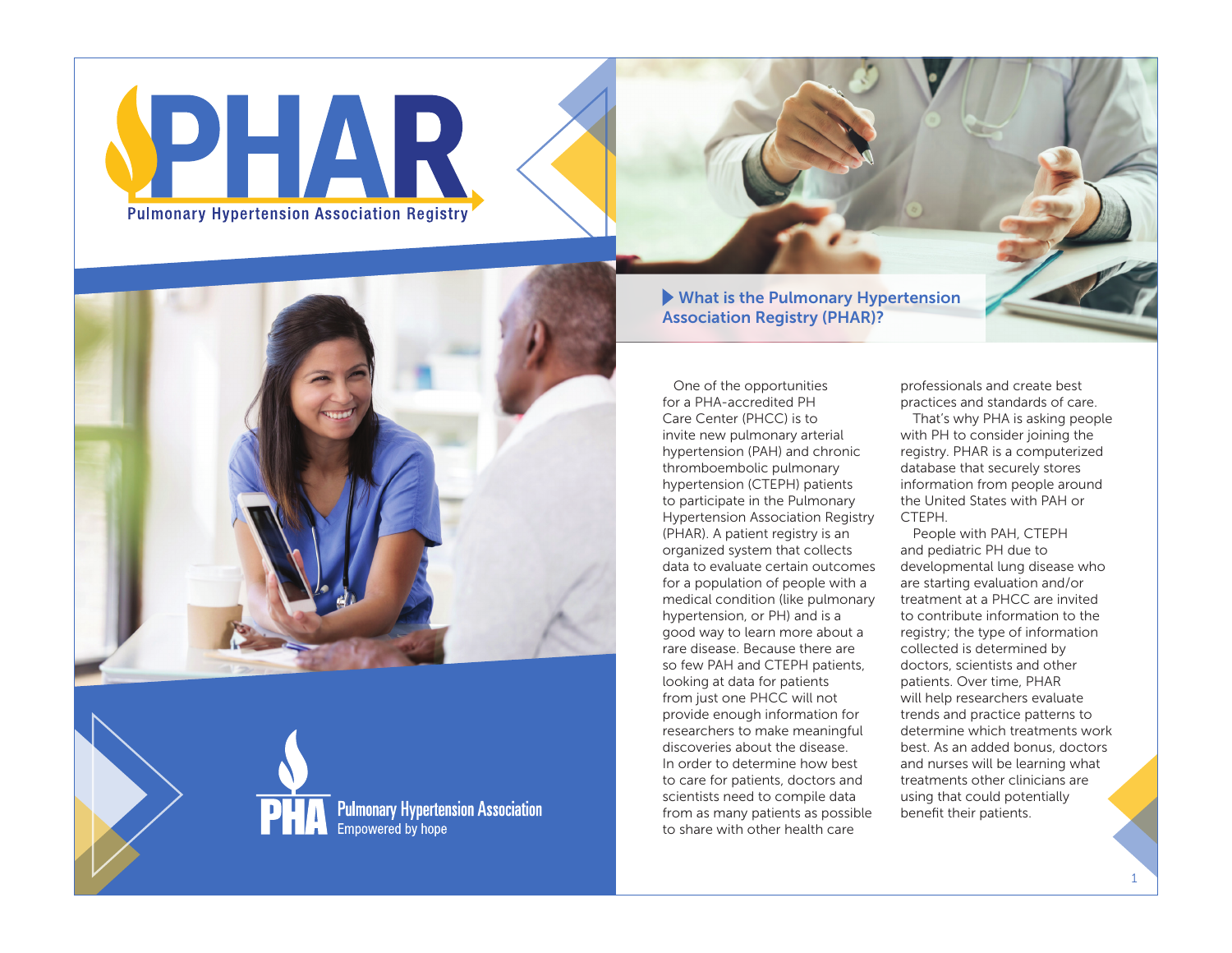# What information is collected?

In order to be effective and reach its goals, the registry must collect a range of information about you and your PH.

Of course, in order to understand your PH, we'll need data such as:

### • Your diagnosis details

For example: When were you diagnosed? What tests were used in making your diagnosis? What were the results of your first right heart catheterization?

• Your clinical status For example: How much trouble do you have doing activity? Have you been in the hospital or in the emergency room? What are your current medications?

• Your follow-up information For example: Has there been a change in your disease? A change in medications?

PHAR also needs to collect some personal identifying information that will help us identify you in the registry and keep track of you if you move to a different PHCC or change your name. We understand how sensitive this information is; read on to learn what safeguards PHAR has established to protect your personal information. This identifiable information will include your:

- Birth name and current name
- Date of birth
- Birth city, state and country
- Current street address, city, state and zip code
- Phone number
- Social Security number (optional)

use similar technology in our daily lives to transfer money in our bank accounts and pay bills or buy items online. Once it arrives, the coded data is converted back to the original information and stored on a computer designated just for PHAR.

If you sign the consent form giving permission to collect and store your information, you can change your mind at any time. The PHCC would just have you sign a form notifying PHA to remove your data from the registry.

#### Who will be able to see the data?

The only people able to see all of the data in the registry are those who are directly managing the research project: the project managers at the CHSCC and the study coordinator at the PHCC.

After that, unless approved by a committee reviewing a scientific proposal, no one

else will have access to data. Other investigators who have data analyses approved would only have access to limited datasets that remove ALL of your personally identifiable information. Under no circumstances would any identifying data be released.

## How much time does it take to participate in PHAR?

The first time information is collected it may take up to 20- 30 minutes. There are several questions that will only be asked when you first enroll since the answers will not change, such as your birth date and where you were born. We anticipate later updates to take only about

10-15 minutes. These updates will happen about every six months. You might be asked similar questions on the update questionnaires to see if your answers to these questions have changed since your last registry visit.



The first time information is collected it may take up to 20 - 30 minutes.

Visit [PHAssociation.org/](http://PHAssociation.org/PHAR) [PHAR](http://PHAssociation.org/PHAR) to see why your data matters.

#### Where will my information be stored?

The data is stored at the Collaborative Health Studies Coordinating Center (CHSCC) at the University of Washington. CHSCC has more than 25 years of experience running medical

studies and clinical trials. They have collected research data for many studies. CHSCC will not release your personal information to anyone else.

# How will you protect my personal information? What if I change my mind?

To protect your identity and information, data is collected at your PHCC on a computer that

is used just for PHAR. The data will be secretly coded (encrypted) before it is sent to CHSCC. We